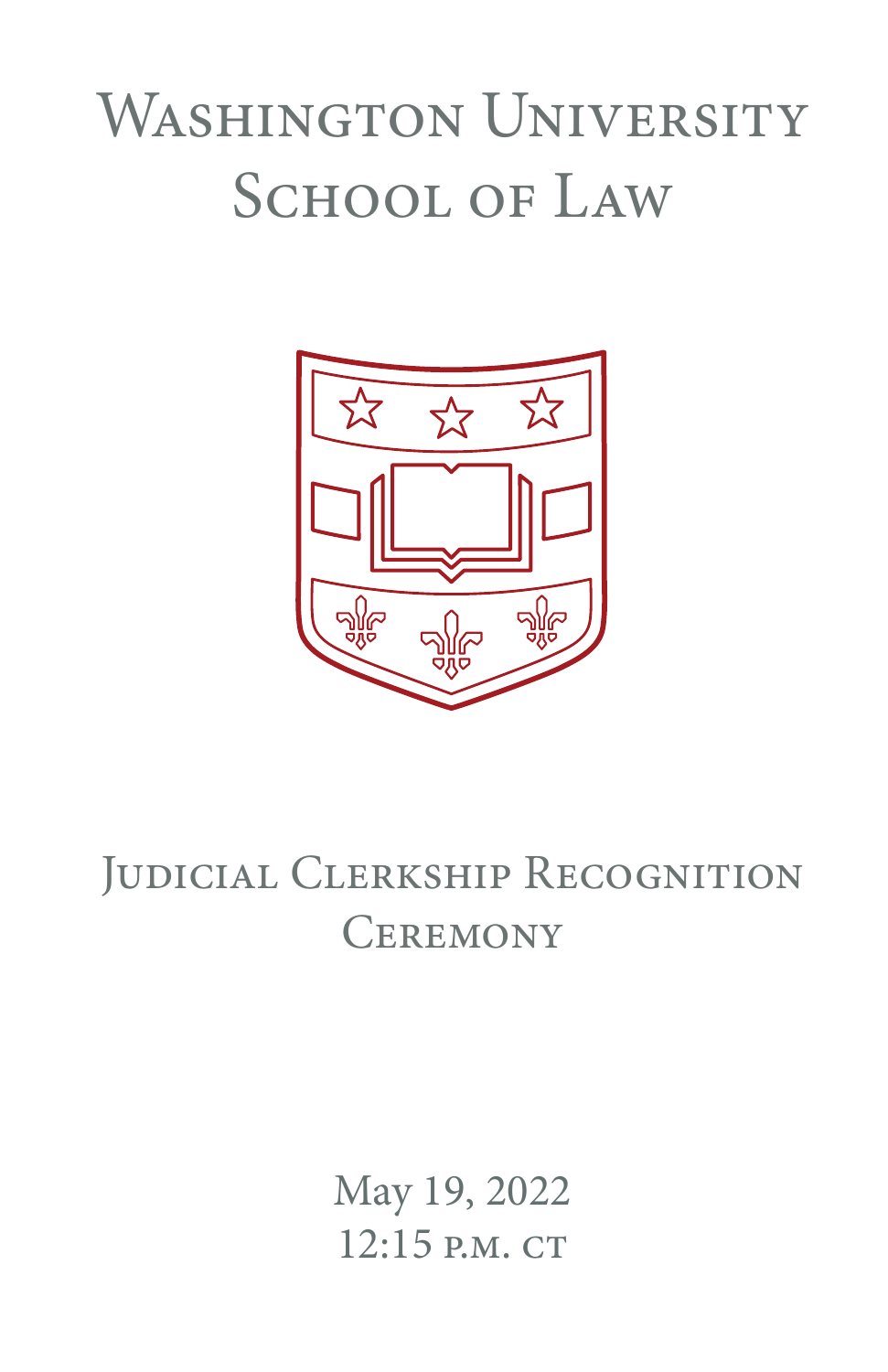#### Program

To begin at 12:15 p.m. CT

#### Welcome

Dean Russell K. Osgood

#### Keynote Address

The Honorable Audrey Fleissig, District Judge U.S. District Court for the Eastern District of Missouri

#### Recognition of Future Judicial Clerks

Mahrya Fulfer Director of Judicial Clerkships & Student Engagement

### Closing Remarks

Travis Crum, Associate Professor of Law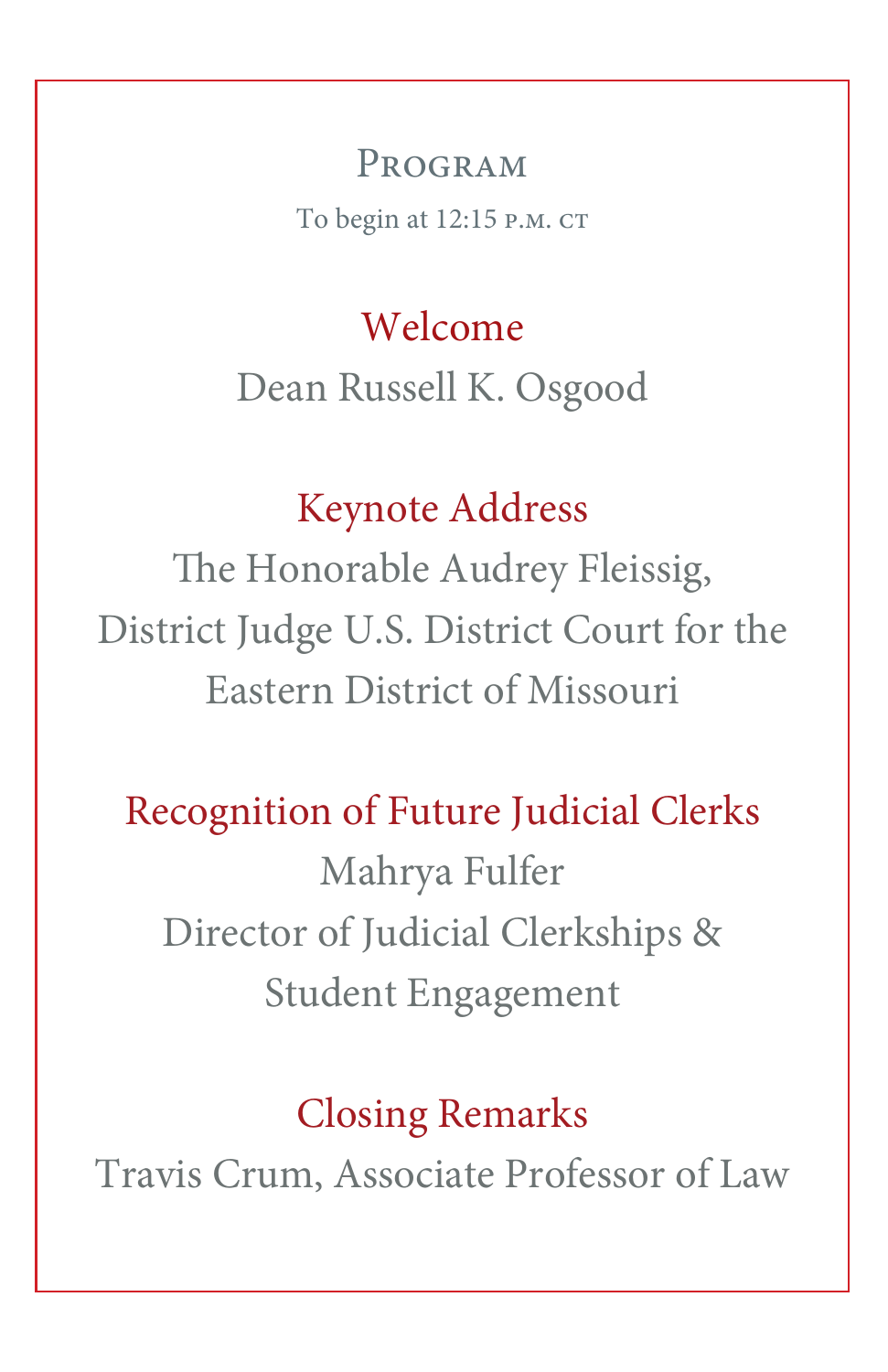Elijah Bunde is *clerking* for Missouri Court of Appeals, Southern District

 $\circ$ 

Ashanti Carey *is clerking for* The Honorable Brian C. Wimes | United States District Court for the Western District of Missouri

 $\varphi$ 

Clare Martin Carter *is clerking for* The Honorable Sarah Pitlyk | United States District Court for the Eastern District of Missouri

 $\infty$ 

Megan Clasen *is clerking for* The Honorable Michael Gibbons | Nevada Court of Appeals

> $\circ$ Kyle Davis *is clerking for*

The Honorable Gerald Bard Tjoflat | United States Court of Appeals for the Eleventh Circuit

 $\mathcal{L}$ 

Steven Davis *is clerking for* The Honorable Lisa Jensen | United States District Court for the Northern District of Illinois

 $\circ$ 

Madeleine Denny *is clerking for*

The Honorable Robert M. Gould | United States Court of Appeals for the Ninth Circuit The Honorable Karen Schreier | United States District Court for the District of South Dakota

 $\mathcal{L}$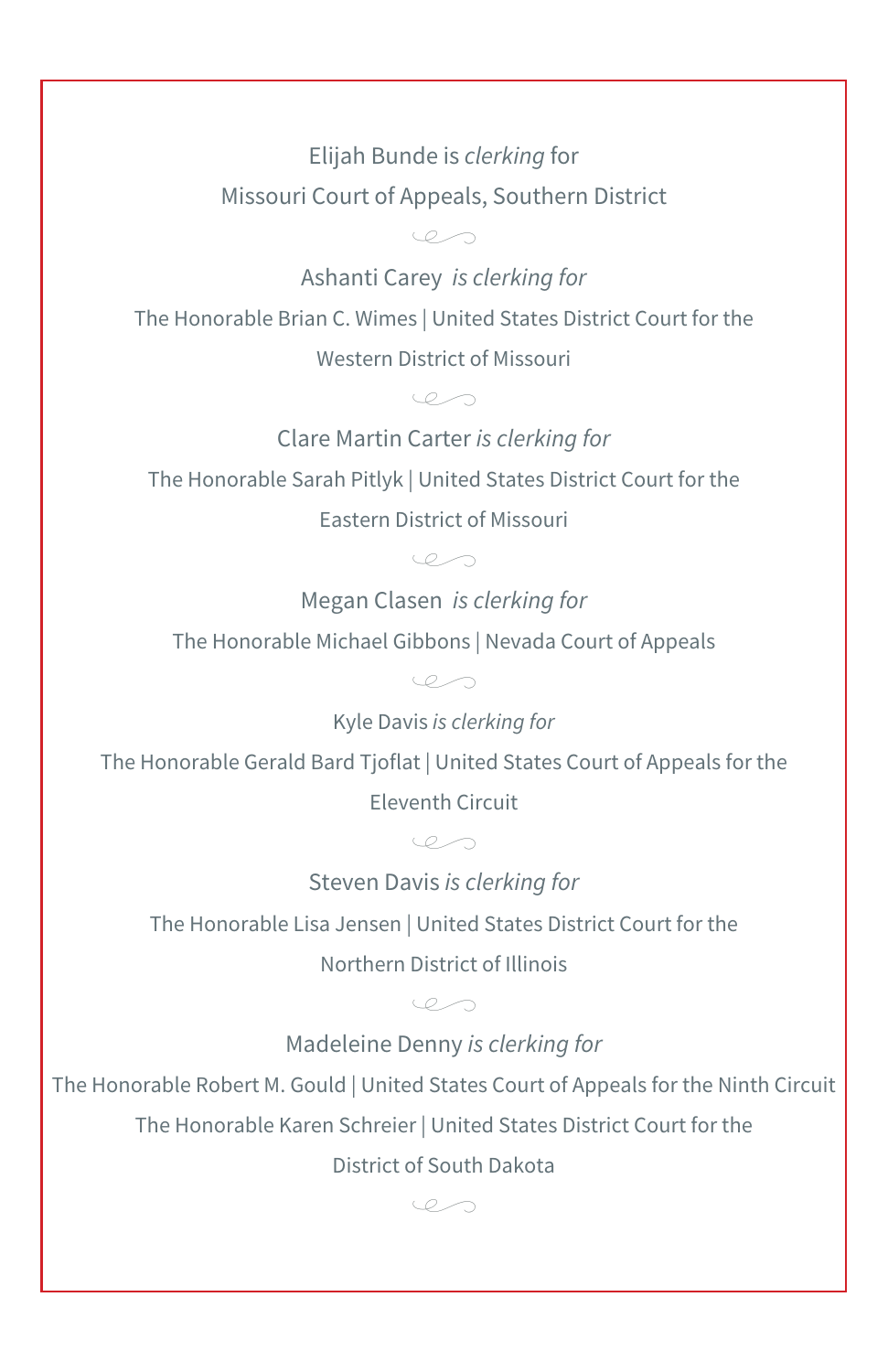#### Benjamin Fischer *is clerking for*

The Honorable Andrew B. Altenburg, Jr. | United States Bankruptcy Court for the District of New Jersey

 $\curvearrowright$ 

Katherine Griffin *is clerking for*

The Honorable Eric L. Clay | United States Court of Appeals for the Sixth Circuit

 $0$ 

Nathan Hall *is clerking for*

The Honorable Lavenski Smith | United States Court of Appeals for the Eighth Circuit

 $\mathcal{L}$ 

Harrison Hartsough *is clerking for* The Honorable Mark W. Pedersen | U.S. District Court for the Western District of New York

 $\curvearrowright$ 

Amira Harmon *is clerking for* The Honorable Karen Wells Roby | United States District Court for the

Eastern District of Louisiana

 $\circ$ 

Jordan Hoffman *is clerking for* The Honorable Gregory Alan Phillips | United States Court of Appeals for the Tenth Circuit

 $\mathcal{L}$ 

Joshua Horowitz *is clerking for*

The Honorable Pauline Newman | United States Court of Appeals for the

Federal Circuit

 $\circ$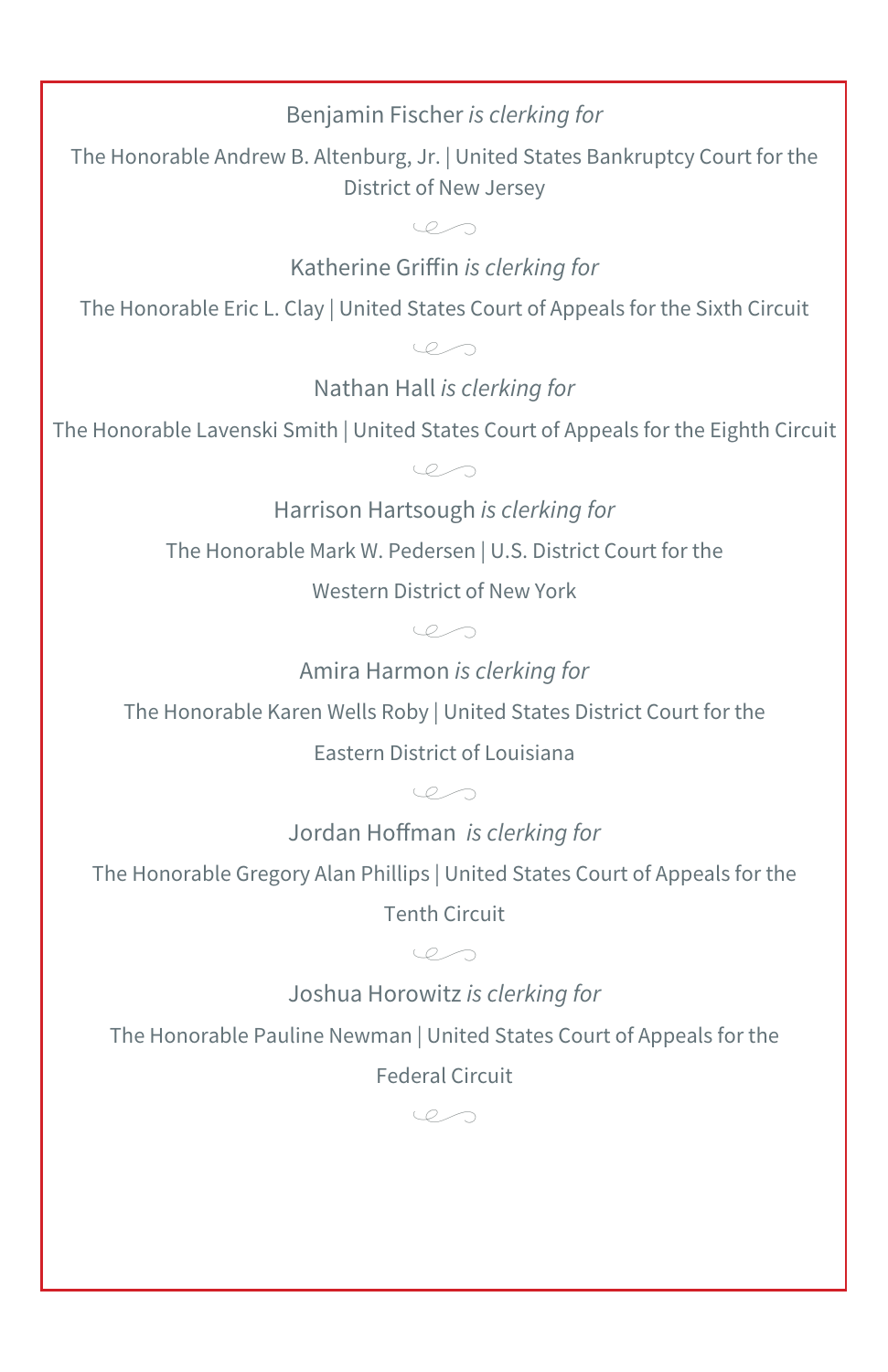Korbin Keller *is clerking for*

The Honorable L. Steven Grasz | United States Court of Appeals for the Eighth Circuit The Honorable Stephen N. Limbaugh, Jr. | United States District Court for the Eastern District of Missouri

 $0$ 

Elizabeth Larson *is clerking for* The Honorable Robert Myers | United States District Court for the Southern District of Mississippi

Bob Neel *is clerking for* The Honorable Michael R. Murphy | United States Court of Appeals for the Tenth Circuit

 $\varphi$ 

 $\circ$ 

Jonathan O'Neill *is clerking for* The Honorable Francis J. Vernoia | New Jersey Superior Court

 $co$ 

Mackenzie Paladino *is clerking for* The Honorable Juan Alanis | United States District Court for the Southern District of Texas

 $\varphi$ 

Sophie Perry *is clerking for* The Honorable Jonathan A. Kobes | United States Court of Appeals for the

Eighth Circuit

 $\circ$ 

Corbin Robinson *is clerking for* The Honorable Lee Philip Rudofsky | United States District Court for the Eastern District of Arkansas

 $\infty$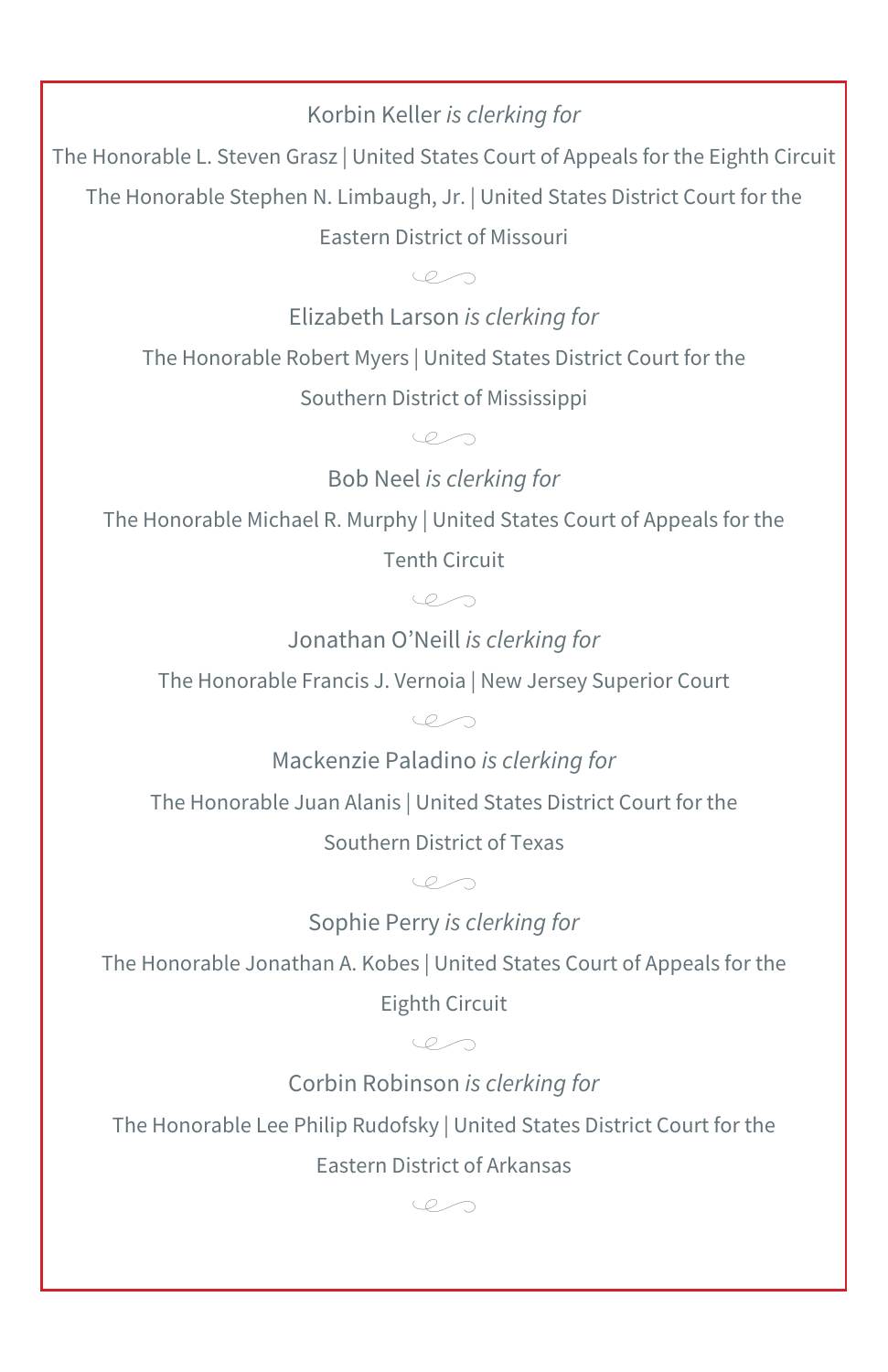Laurel Scott *is clerking for*

The Honorable Kathryn H. Vratil | United States District Court for the

District of Kansas

 $\circ$ 

Daniel Sparacino *is clerking for* The Honorable Matthew Grove | Colorado Court of Appeals

 $\infty$ 

Andrew Stautz *is clerking for*

The Honorable James Russell Sweeney II | United States District Court for the Southern District of Indiana

 $\infty$ 

Connor Wheeler *is clerking for*

The Honorable Jimmie V. Reyna | United States Court of Appeals for the Federal Circuit

 $\infty$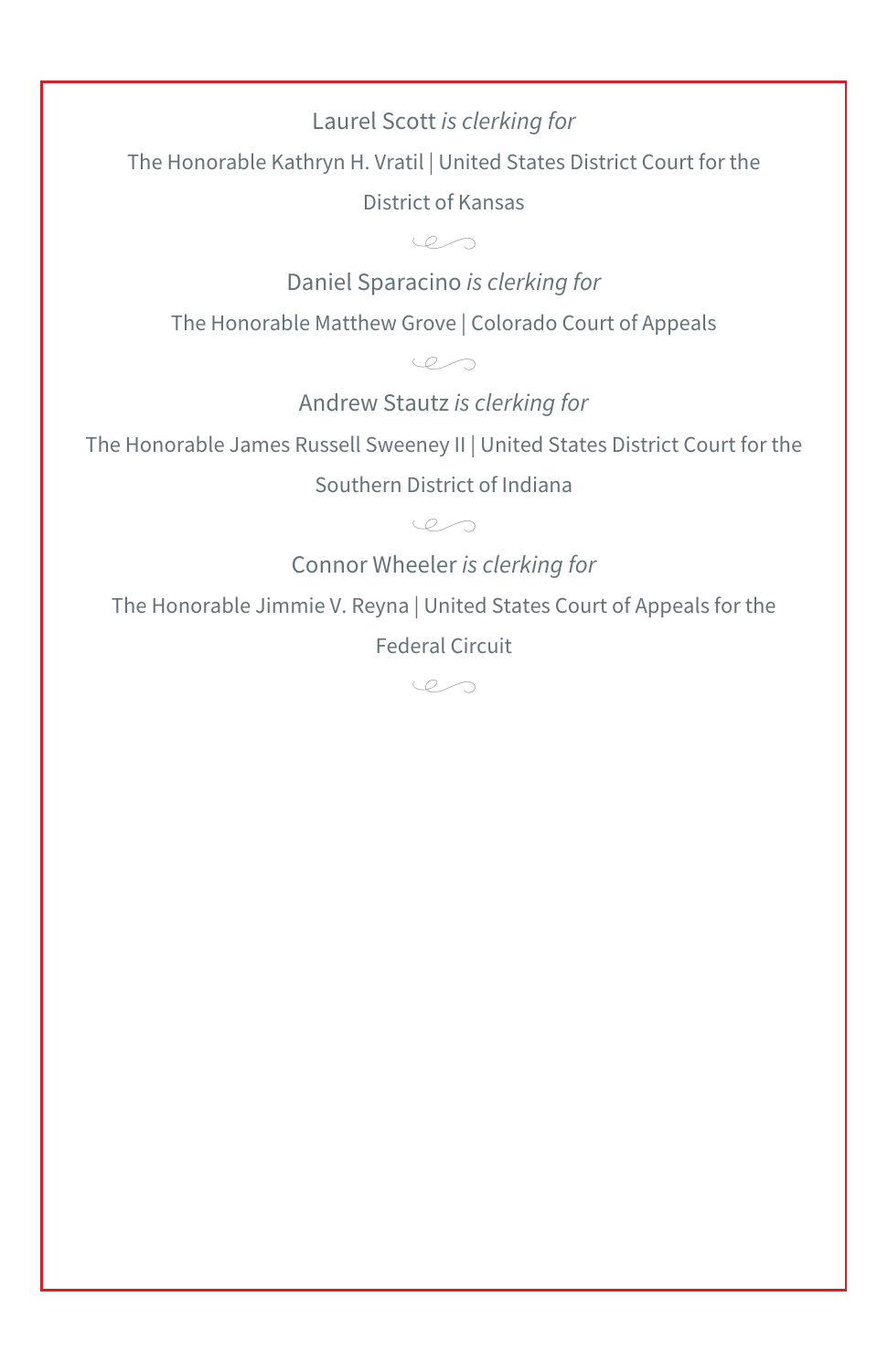